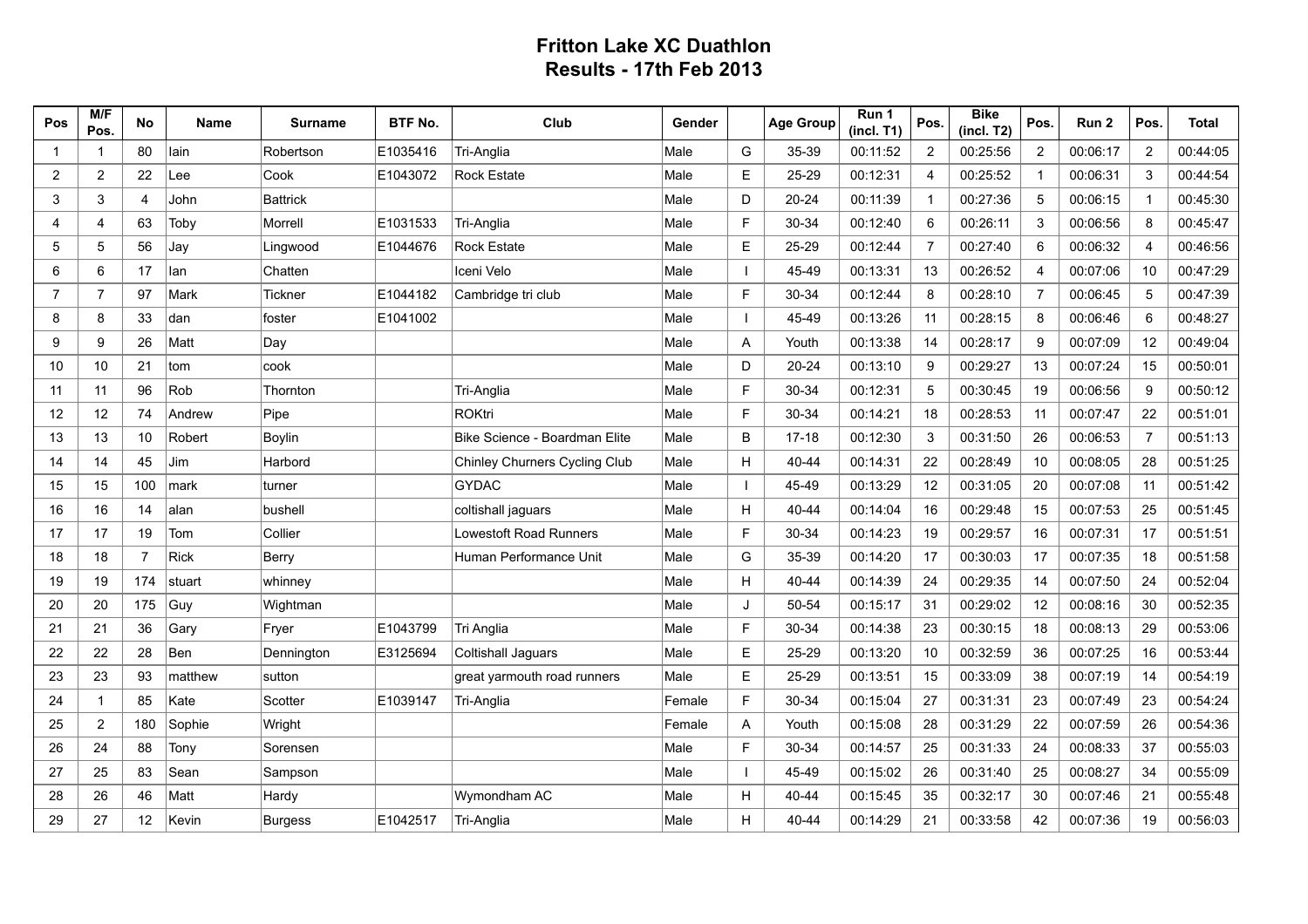## **Fritton Lake XC Duathlon Results - 17th Feb 2013**

| Pos | M/F<br>Pos. | No             | Name         | <b>Surname</b>   | <b>BTF No.</b> | Club                              | Gender |                | <b>Age Group</b> | Run 1<br>(incl. T1) | Pos. | <b>Bike</b><br>(incl. T2) | Pos. | Run 2    | Pos. | Total    |
|-----|-------------|----------------|--------------|------------------|----------------|-----------------------------------|--------|----------------|------------------|---------------------|------|---------------------------|------|----------|------|----------|
| 30  | 28          | 15             | trevor       | calton-moore     |                |                                   | Male   | J              | 50-54            | 00:15:11            | 29   | 00:32:07                  | 28   | 00:08:52 | 49   | 00:56:10 |
| 31  | 29          | 47             | Peter        | Harley           | E1039047       | East Essex Tri Club               | Male   | J              | 50-54            | 00:15:12            | 30   | 00:33:23                  | 39   | 00:07:41 | 20   | 00:56:16 |
| 32  | 30          | 71             | mark         | peach            |                | <b>Great Yarmouth Roadrunners</b> | Male   | H              | 40-44            | 00:15:55            | 39   | 00:32:15                  | 29   | 00:08:30 | 35   | 00:56:40 |
| 33  | 31          | 73             | Craig        | Pickford         | E1045516       | Rossendale Tri                    | Male   | H              | 40-44            | 00:16:02            | 44   | 00:32:02                  | 27   | 00:08:44 | 43   | 00:56:48 |
| 34  | 32          | 181            | Zak          | Coleman          |                |                                   | Male   | Α              | Youth            | 00:15:55            | 40   | 00:31:21                  | 21   | 00:09:53 | 67   | 00:57:09 |
| 35  | 33          | 23             | simon        | cook             |                |                                   | Male   | $\overline{1}$ | 45-49            | 00:16:09            | 45   | 00:32:24                  | 31   | 00:08:41 | 41   | 00:57:14 |
| 36  | 34          | 31             | mark         | elflett          |                | lowestoft road runners            | Male   | J              | 50-54            | 00:16:20            | 50   | 00:32:49                  | 35   | 00:08:18 | 31   | 00:57:27 |
| 37  | 3           | 68             | Clare        | O'Neill          | E1042549       | Hadleigh Hares AC                 | Female | G              | 35-39            | 00:16:01            | 42   | 00:32:46                  | 34   | 00:08:47 | 47   | 00:57:34 |
| 38  | 35          | 84             | Christopher  | Sawford          |                |                                   | Male   | $\mathsf F$    | 30-34            | 00:16:10            | 46   | 00:32:28                  | 32   | 00:09:03 | 57   | 00:57:41 |
| 39  | 36          | 82             | Jack         | Sales            |                |                                   | Male   | F              | 30-34            | 00:14:23            | 20   | 00:36:18                  | 51   | 00:07:10 | 13   | 00:57:51 |
| 40  | 37          | 32             | Roy          | Finch            |                |                                   | Male   | H              | 40-44            | 00:16:47            | 55   | 00:32:32                  | 33   | 00:08:40 | 40   | 00:57:59 |
| 41  | 38          | 20             | darren       | collison         |                |                                   | Male   | H              | 40-44            | 00:15:44            | 34   | 00:33:35                  | 40   | 00:08:54 | 52   | 00:58:13 |
| 42  | 39          | 94             | martyn       | taylor           |                |                                   | Male   | $\mathbf{I}$   | 45-49            | 00:16:34            | 53   | 00:33:03                  | 37   | 00:08:45 | 45   | 00:58:22 |
| 43  | 4           | 58             | Claire       | Martin           | E1031173       | Tri-Anglia                        | Female | G              | 35-39            | 00:16:02            | 43   | 00:33:46                  | 41   | 00:08:38 | 38   | 00:58:26 |
| 44  | 40          | 48             | Paul         | Harrod           |                |                                   | Male   | F              | 30-34            | 00:16:23            | 52   | 00:34:04                  | 43   | 00:08:02 | 27   | 00:58:29 |
| 45  | 41          | 55             | Paul         | Kemp             |                |                                   | Male   | J              | 50-54            | 00:16:19            | 49   | 00:34:38                  | 44   | 00:08:47 | 46   | 00:59:44 |
| 46  | 42          | 51             | warren       | hytch            | E1042905       | waveney valley AC                 | Male   | H              | 40-44            | 00:16:12            | 47   | 00:35:34                  | 46   | 00:08:25 | 33   | 01:00:11 |
| 47  | 43          | 67             | antony       | norris           |                |                                   | Male   | H              | 40-44            | 00:15:45            | 36   | 00:35:50                  | 48   | 00:08:59 | 55   | 01:00:34 |
| 48  | 44          | 65             | Oliver       | Nash             |                |                                   | Male   | F              | 30-34            | 00:16:16            | 48   | 00:35:23                  | 45   | 00:08:57 | 53   | 01:00:36 |
| 49  | 45          | $\overline{2}$ | Matthew      | Askins           |                |                                   | Male   | G              | 35-39            | 00:15:32            | 33   | 00:36:09                  | 49   | 00:08:59 | 56   | 01:00:40 |
| 50  | 46          | 61             | Jason        | Moore            |                |                                   | Male   | H              | 40-44            | 00:15:31            | 32   | 00:39:07                  | 60   | 00:08:32 | 36   | 01:03:10 |
| 51  | 47          | 40             | Lee          | Goddard          |                |                                   | Male   | H              | 40-44            | 00:15:56            | 41   | 00:37:52                  | 53   | 00:09:34 | 62   | 01:03:22 |
| 52  | 48          | 8              | Jon          | Beverley         |                |                                   | Male   | F              | 30-34            | 00:17:33            | 62   | 00:35:42                  | 47   | 00:10:15 | 70   | 01:03:30 |
| 53  | 49          | 69             | Matthew      | parke            |                |                                   | Male   | H              | 40-44            | 00:18:28            | 66   | 00:36:16                  | 50   | 00:08:54 | 50   | 01:03:38 |
| 54  | 50          | 6              | Robert       | Belcher          |                |                                   | Male   | Κ              | 55-59            | 00:17:21            | 59   | 00:36:42                  | 52   | 00:09:42 | 64   | 01:03:45 |
| 55  | 51          | 78             | Ricardo H    | Ramirez Gonzalez |                |                                   | Male   | E              | 25-29            | 00:17:01            | 57   | 00:38:30                  | 54   | 00:08:44 | 44   | 01:04:15 |
| 56  | 52          | 98             | lan          | Toolev           |                | Yarmouth Road Runners             | Male   | J              | 50-54            | 00:16:43            | 54   | 00:38:40                  | 56   | 00:08:57 | 54   | 01:04:20 |
| 57  | 53          | 92             | <b>Steve</b> | Stringer         |                | GYRR                              | Male   | $\mathbf{I}$   | 45-49            | 00:16:51            | 56   | 00:38:37                  | 55   | 00:09:04 | 59   | 01:04:32 |
| 58  | 5           | 25             | Lorrain      | Dawson           |                | Gyrr                              | Female | J              | 50-54            | 00:17:22            | 60   | 00:38:40                  | 57   | 00:09:03 | 58   | 01:05:05 |